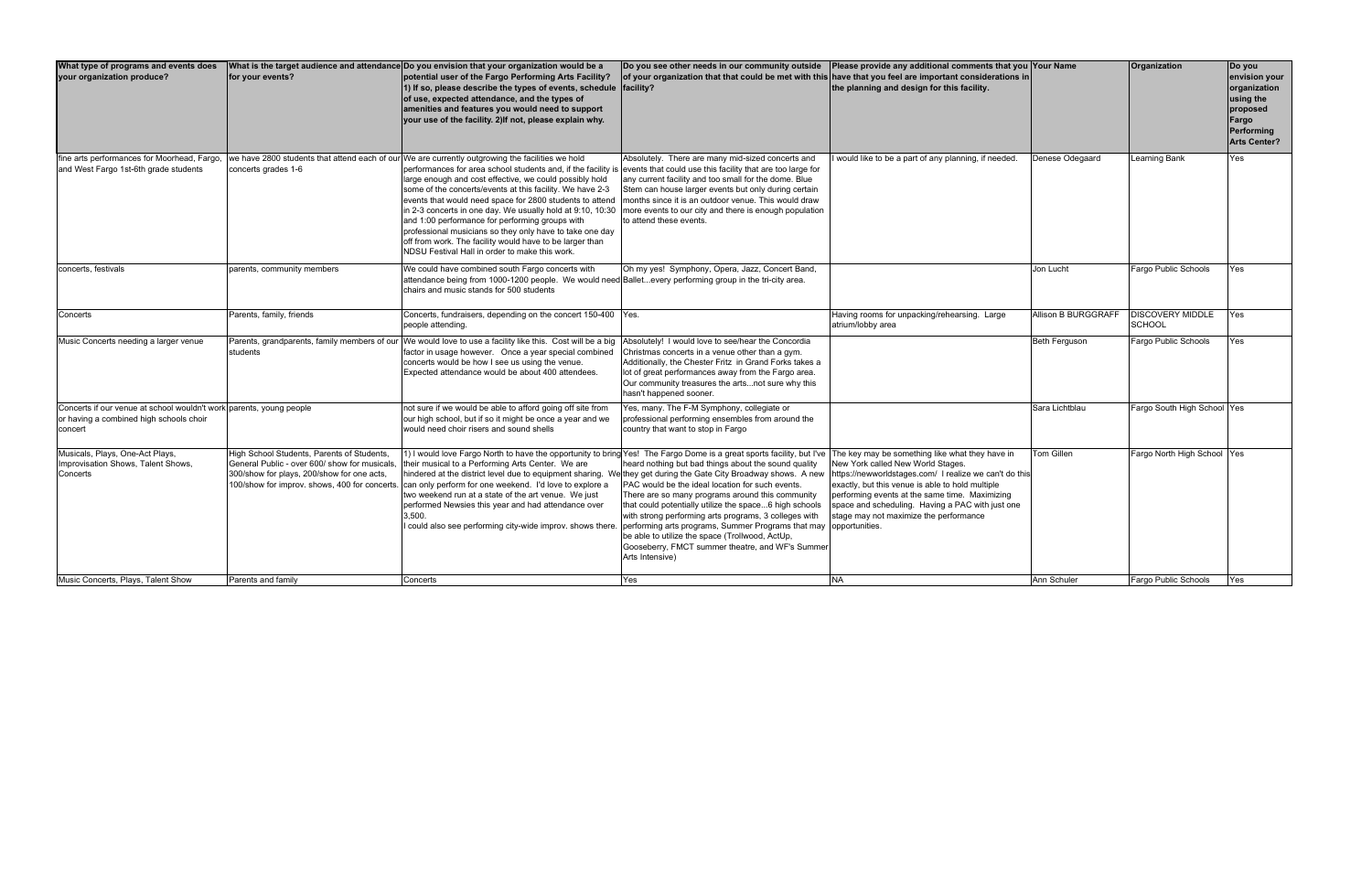| Educational Theatre Productions. Our 3 high<br>schools have discussed the possibilty of<br>producting a joint show at some point. We<br>have a Theatre Festival we host for multiple<br>schools. We also have district wide meetings,<br>School Year Opener performance event and<br>workshops with artists. | FPS Students, families, and employees as<br>well as Metro community. | My Davies Theatre group has our own space but we enjoy<br>experimenting with new ideas and spaces. We produce a<br>variety of events and would welcome the idea of making<br>use of a new community facility. We need multiple rooms<br>for warm-ups, staging space prior to the show to prepare<br>our supplies and items, dressing rooms, technical lighting<br>and sound equipment, scene shop and wing space, box<br>office, support staff familiar with the facility, food prep<br>area for catering if doing a dinner theatre event. | This facility can be quite useful for many organizations<br>within our community but it needs to offer more than the bathrooms, think about the logistical uses of the<br>other spaces that already exist. I can envision multi-<br>uses from small intimate performances with 100<br>audience members, dinner theatre events, workshops<br>led by artists, auditions for performance summer theatre to save money rendering the facility bothersome and<br>opportunities, extra rehearsal space for organizations<br>without a home base. The essentials are multiple<br>rehearsal spaces (including rooms with dance mirrors<br>and dance flooring and the abilty to play/record music)<br>small and large dressing rooms, more than one public<br>performance space (one more intimate space like a<br>black box, and one large scale space to house larger<br>productions), a fly system to allow proper touring<br>companies to perform, extensive lighting and sound<br>equipment, and a proper artistic staff to run the space<br>and facilitate artistic inspired events that allow the rich<br>Fargo Arts community to flourish. The facility needs to<br>create opportunity not just be an optional space. | . Spend the extra money to do it right. Have enough Rebecca Saari<br>space, make it multi-use friendly, create something<br>awe inspiring. I have seen too many theaters go up<br>with major design flaws that were allowed to happen<br>useless.<br>2. Do your research on the kind of facility you want to<br>build. Visit facilities around the nation that compare;<br>replicate the good ideas and fix the perceived<br>problems by talking to the people who use the space<br>regularly. Don't just rely on the local tech people to<br>give quotes or suggestions, consult true professionals<br>in the industry to ensure the facility's success.<br>DO IT RIGHT!:)<br>Performance spaces are expensive and difficult to<br>build, they are not just a regular construction build.<br>Make sure the people who work in these kind of<br>spaces are consulted when planning.<br>Thank you for seeking out opinions and allowing arts<br>voices to be heard. |                       | Davies High Theatre<br>Department/Fargo Public<br>Schools | Yes        |
|--------------------------------------------------------------------------------------------------------------------------------------------------------------------------------------------------------------------------------------------------------------------------------------------------------------|----------------------------------------------------------------------|--------------------------------------------------------------------------------------------------------------------------------------------------------------------------------------------------------------------------------------------------------------------------------------------------------------------------------------------------------------------------------------------------------------------------------------------------------------------------------------------------------------------------------------------|----------------------------------------------------------------------------------------------------------------------------------------------------------------------------------------------------------------------------------------------------------------------------------------------------------------------------------------------------------------------------------------------------------------------------------------------------------------------------------------------------------------------------------------------------------------------------------------------------------------------------------------------------------------------------------------------------------------------------------------------------------------------------------------------------------------------------------------------------------------------------------------------------------------------------------------------------------------------------------------------------------------------------------------------------------------------------------------------------------------------------------------------------------------------------------------------------------------------|--------------------------------------------------------------------------------------------------------------------------------------------------------------------------------------------------------------------------------------------------------------------------------------------------------------------------------------------------------------------------------------------------------------------------------------------------------------------------------------------------------------------------------------------------------------------------------------------------------------------------------------------------------------------------------------------------------------------------------------------------------------------------------------------------------------------------------------------------------------------------------------------------------------------------------------------------------------------|-----------------------|-----------------------------------------------------------|------------|
| <b>Orchestra Concerts</b>                                                                                                                                                                                                                                                                                    | Parents and community members                                        | This facility could be of use when our high school theaters<br>are overbooked. Sometimes between the music<br>department and theater programs the stage at each school accommodate music contests. This facility could host<br>doesn't have enough available dates to schedule all<br>concerts. If we had an appropriate concert venue for high<br>school like the proposed venue we could easily use it in<br>cases where a concert date is available but our stage at<br>school is booked already.                                       | Absolutely! Many of the college facilities are too<br>booked up to host large group festivals and<br>any of the following that currently are booked into other<br>venues in ND. The North Dakota All-State Music<br>Festival, EDC Music contests, EDC Large Group choir<br>or orchestra festival or the Raging Red Band Festival.                                                                                                                                                                                                                                                                                                                                                                                                                                                                                                                                                                                                                                                                                                                                                                                                                                                                                    | Most musical events are currently held at colleges or Michal Lang<br>at churches and while we appreciate those entities<br>helping us out it is nice to use a facility that is meant<br>for concerts and music.<br>Also, as a member of the FM Symphony it would be a<br>fantastic benefit to have a facility that didn't have to<br>work around so many other schedules. One of the<br>things the FMSO has wanted to do and can't because<br>of facility concerns is to add more concerts to the<br>season. Right not there just isn't the capacity for that<br>at NDSU. I'm certain the FM Opera would also<br>benefit from having a space that isn't working around<br>a college calendar.                                                                                                                                                                                                                                                                      |                       | Davies High School                                        | Yes        |
|                                                                                                                                                                                                                                                                                                              |                                                                      |                                                                                                                                                                                                                                                                                                                                                                                                                                                                                                                                            |                                                                                                                                                                                                                                                                                                                                                                                                                                                                                                                                                                                                                                                                                                                                                                                                                                                                                                                                                                                                                                                                                                                                                                                                                      |                                                                                                                                                                                                                                                                                                                                                                                                                                                                                                                                                                                                                                                                                                                                                                                                                                                                                                                                                                    | Dean Bresciani        | <b>NDSU</b>                                               | <b>No</b>  |
| Orchestra concerts                                                                                                                                                                                                                                                                                           |                                                                      | Parents and families of middle school students We would potentially use the facility for our 5th-12th grade<br>combined orchestra concert. We usually have 300<br>students performing together. The audience is made up<br>of the students' parents and family members.                                                                                                                                                                                                                                                                    |                                                                                                                                                                                                                                                                                                                                                                                                                                                                                                                                                                                                                                                                                                                                                                                                                                                                                                                                                                                                                                                                                                                                                                                                                      |                                                                                                                                                                                                                                                                                                                                                                                                                                                                                                                                                                                                                                                                                                                                                                                                                                                                                                                                                                    | Jennie Dahl           | Fargo Public Schools                                      | Yes        |
| Choral/instrumental                                                                                                                                                                                                                                                                                          | Parents                                                              | Choir concerts: 2 per year: Concert Grand Piano, fly<br>space, dressing rooms, elevator. 250-500 attendees                                                                                                                                                                                                                                                                                                                                                                                                                                 | Yes                                                                                                                                                                                                                                                                                                                                                                                                                                                                                                                                                                                                                                                                                                                                                                                                                                                                                                                                                                                                                                                                                                                                                                                                                  | Don't cut corners if you want it to be used by premier Christian Boechler<br>groups in the area.                                                                                                                                                                                                                                                                                                                                                                                                                                                                                                                                                                                                                                                                                                                                                                                                                                                                   |                       | Fargo Public Schools                                      | Yes        |
| Plays and musicals.                                                                                                                                                                                                                                                                                          | High school students.                                                | Musicals, stand up comedy, improv comedy.                                                                                                                                                                                                                                                                                                                                                                                                                                                                                                  | Yes. Speakers.                                                                                                                                                                                                                                                                                                                                                                                                                                                                                                                                                                                                                                                                                                                                                                                                                                                                                                                                                                                                                                                                                                                                                                                                       | I think this is a great idea. It would also be great if in Kevin Kennedy<br>the same complex you build a smaller venue, perhaps<br>500 seats, and a bunch of rehearsal spaces for<br>groups to use.                                                                                                                                                                                                                                                                                                                                                                                                                                                                                                                                                                                                                                                                                                                                                                |                       | Fargo South High School Yes                               |            |
| performing arts - primarily music concerts                                                                                                                                                                                                                                                                   | parents of our students, typically 400-600                           | Yes. Concerts at least once a year, music festivals<br>(multiple school performing groups) - attendance will vary                                                                                                                                                                                                                                                                                                                                                                                                                          | Numerous opportunities for a facility such as this -<br>speakers, special events, dramas, musicals, concerts,                                                                                                                                                                                                                                                                                                                                                                                                                                                                                                                                                                                                                                                                                                                                                                                                                                                                                                                                                                                                                                                                                                        | Large stage area to accommodate large ensembles Shawn<br>and productions - larger than the size of Festival<br>Concert Hall at NDSU or the Fargo North Auditorium.<br>Don't skimp on this. Portable shells could be used to<br>create a more intimate setting, but the overall stage<br>size should be expansive.                                                                                                                                                                                                                                                                                                                                                                                                                                                                                                                                                                                                                                                  |                       | Fargo Public Schools -<br><b>BFMS</b>                     | <b>Yes</b> |
| Dance Concerts/ Theatrical events                                                                                                                                                                                                                                                                            | youth, young adults, adults, seniors                                 | Dance concerts, 2-3 times a year, 750-1200 attendance,<br>full stage with fly system, large back stage area, rehearsal Symphonies, Trade shows,<br>studios, seating for 1500, lobby                                                                                                                                                                                                                                                                                                                                                        | Yes Broadway touring shows, Ballet companies,                                                                                                                                                                                                                                                                                                                                                                                                                                                                                                                                                                                                                                                                                                                                                                                                                                                                                                                                                                                                                                                                                                                                                                        | very important not to skimp on the Backstage and<br>Performance area, look at LA Oprea House.                                                                                                                                                                                                                                                                                                                                                                                                                                                                                                                                                                                                                                                                                                                                                                                                                                                                      | <b>Matthew Gasper</b> | Gasper's School of<br>Dance                               | Yes        |
| <b>Ballet Performances</b>                                                                                                                                                                                                                                                                                   | youth through adult/seniors                                          | Ballet dance concerts, 4 times a year, 500-1500 in<br>attendance, need a large stage big back stage, a<br>orchestra Pit, a fly system, Lobby, dressing rooms,<br>rehearsal rooms, conference rooms, loading dock.                                                                                                                                                                                                                                                                                                                          | trade shows, theatre productions, Oprea, Symphony,                                                                                                                                                                                                                                                                                                                                                                                                                                                                                                                                                                                                                                                                                                                                                                                                                                                                                                                                                                                                                                                                                                                                                                   | please consider all performing arts styles as we all<br>have different needs.                                                                                                                                                                                                                                                                                                                                                                                                                                                                                                                                                                                                                                                                                                                                                                                                                                                                                      | <b>Matt Gasper</b>    | Fargo Moorhead Ballet                                     | Yes        |